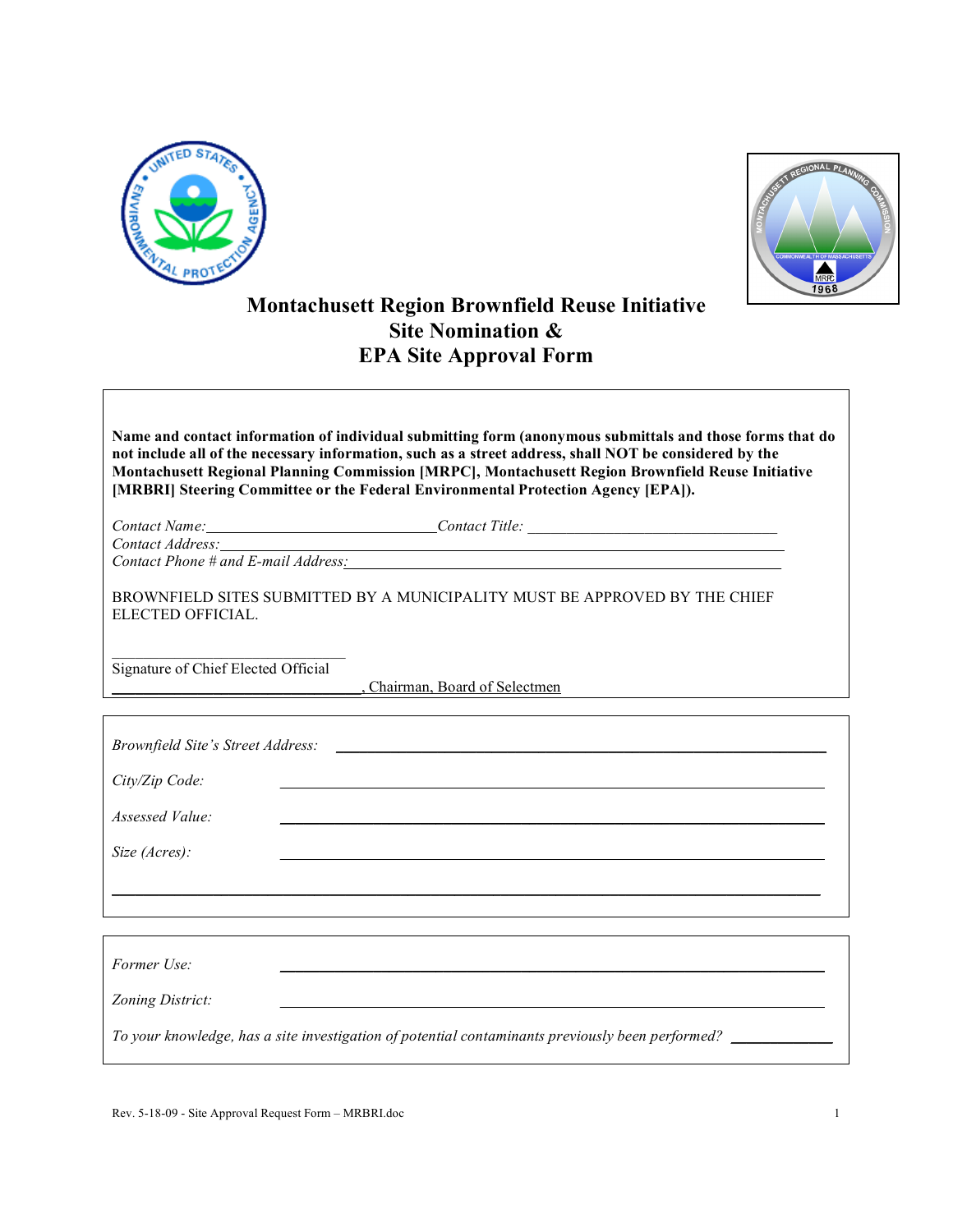| Please check the category that applies. |                                                                                                                                                                                                                                                                              |  |
|-----------------------------------------|------------------------------------------------------------------------------------------------------------------------------------------------------------------------------------------------------------------------------------------------------------------------------|--|
| Ranking Criteria                        | Categories                                                                                                                                                                                                                                                                   |  |
| 1. Occupancy Status                     | Vacant<br>$\leq$ 25% occupied<br>25%-75% occupied<br>$>75\%$ occupied                                                                                                                                                                                                        |  |
| 2. Municipal Priority:                  | Assign relative <u>local</u> priority for the completion of a site assessment from<br>1 (highest) to 5 (lowest)                                                                                                                                                              |  |
| 3.                                      | Are there any other factors that should be considered (such as plans to acquire site, development plans,<br>zoning issues, need for demolition, previous environmental studies performed, projected job impacts,<br>municipal commitment, funding source for project, etc.): |  |

- **ADDITIONAL INFORMATION IS REQUIRED BY THE FEDERAL ENVIRONMENTAL PROTECTION AGENCY (EPA) FOR THEIR CONSIDERATION FOR APPROVAL OF THE BROWNFIELD SITE PRIOR TO THE INITIATION OF ANY SITE ASSESSMENT TASKS.**
- **PLEASE COMPLETE THE BALANCE OF THIS FORM BEFORE SUBMITTING THIS DOCUMENT TO THE MONTACHUSETT REGIONAL PLANNING COMMISSION (MRPC) AND THE MONTACHUSETT REGION BROWNFIELDS REUSE STEERING COMMITTEE (MRBRI) FOR CONSIDERATION.**
- **WHERE NECESSARY AND POSSIBLE, MRPC STAFF HAS PROVIDED THE NECESSARY INFORMATION ON BEHALF OF THE COMMUNITY.**
- **CONTACT JOHN HUME, PLANNING AND DEVELOPMENT DIRECTOR IF YOU REQUIRE ASSISTANCE COMPLETING THIS FORM (978-345-7376, X302, jhume@mrpc.org)**
- **ELECTRONIC SUBMISSIONS ARE ENCOURAGED. THIS SURVEY CAN BE DOWNLOADED FROM THE "DOWNLOADS PAGE" AT www.mrpc.org. SEND COMPLETED AND SIGNED FORMS TO JOHN HUME, PLANNING AND DEVELOPMENT DIRECTOR, 1427R WATER STREET, FITCHBURG, MA, 01420, 978-348-2490 (FAX) OR JHUME@MRPC.ORG (E-MAIL).**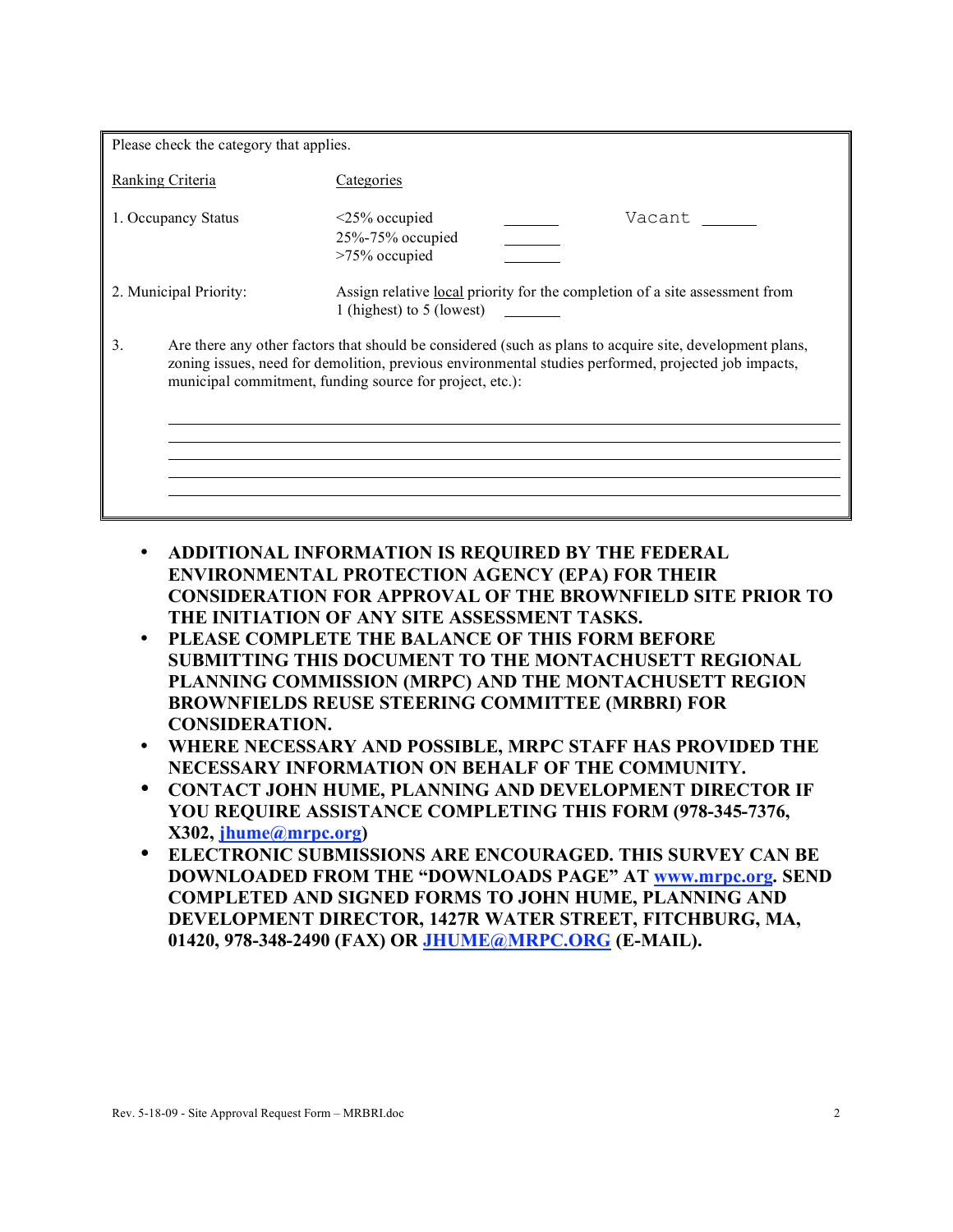#### **ASSESSMENT PROGRAM INFORMATION NEEDED FOR PROPERTY APPROVAL (Information required by the Federal Environmental Protection Agency)**

### **A. BACKGROUND INFORMATION**

| 1. Grant Recipient:                                                                                                                                                                                                                                                                     |
|-----------------------------------------------------------------------------------------------------------------------------------------------------------------------------------------------------------------------------------------------------------------------------------------|
| 2. Date form is filled out:                                                                                                                                                                                                                                                             |
| 3. Property Name:                                                                                                                                                                                                                                                                       |
|                                                                                                                                                                                                                                                                                         |
| 5. Work to be done: Phase I Site Assessment ______ Phase II Site Assessment _____<br>Phase III<br>Other                                                                                                                                                                                 |
|                                                                                                                                                                                                                                                                                         |
| 6. Who is the current owner of the property?<br>(If owned by a municipality, go to question 7. If privately owned, go to question $8$ .)                                                                                                                                                |
| 7.a. How was it acquired?<br>Foreclosure Donation Eminent Domain $\boxtimes$ Bought it outright Other                                                                                                                                                                                   |
| Explain:                                                                                                                                                                                                                                                                                |
| b. Date acquired:                                                                                                                                                                                                                                                                       |
| c. Did the grant recipient cause or contribute to the property contamination? YES NO<br>(ANSWER PROVIDED BY THE MRPC.)                                                                                                                                                                  |
| d. Did the grant recipient generate or transport any waste brought to the site? YES NO<br>(ANSWER PROVIDED BY THE MRPC.)                                                                                                                                                                |
| 8.a. Did the current owner cause or contribute to the property contamination? YES NO<br>b. Did the current owner generate or transport any waste brought to the site? YES<br>N <sub>O</sub><br>c. Describe your relationship with the owner and their role in the work to be performed: |
|                                                                                                                                                                                                                                                                                         |

Rev. 5-18-09 - Site Approval Request Form – MRBRI.doc 3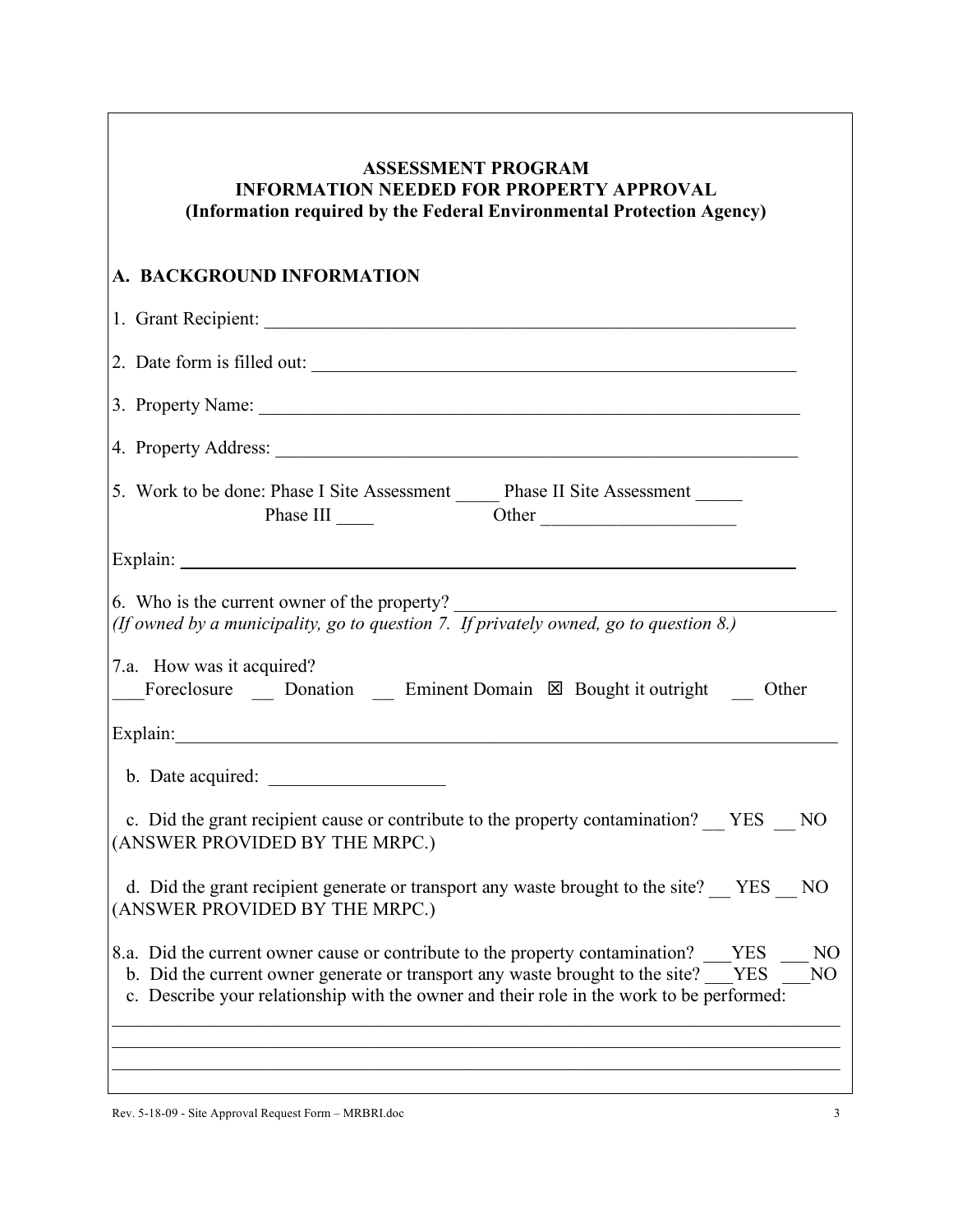9. Identify when and how the site became contaminated; describe previous known uses. If the land has been vacant for many years, tell us why you think it's contaminated:

 $\mathcal{L}_\mathcal{L} = \{ \mathcal{L}_\mathcal{L} = \{ \mathcal{L}_\mathcal{L} = \{ \mathcal{L}_\mathcal{L} = \{ \mathcal{L}_\mathcal{L} = \{ \mathcal{L}_\mathcal{L} = \{ \mathcal{L}_\mathcal{L} = \{ \mathcal{L}_\mathcal{L} = \{ \mathcal{L}_\mathcal{L} = \{ \mathcal{L}_\mathcal{L} = \{ \mathcal{L}_\mathcal{L} = \{ \mathcal{L}_\mathcal{L} = \{ \mathcal{L}_\mathcal{L} = \{ \mathcal{L}_\mathcal{L} = \{ \mathcal{L}_\mathcal{$  $\mathcal{L}_\mathcal{L} = \{ \mathcal{L}_\mathcal{L} = \{ \mathcal{L}_\mathcal{L} = \{ \mathcal{L}_\mathcal{L} = \{ \mathcal{L}_\mathcal{L} = \{ \mathcal{L}_\mathcal{L} = \{ \mathcal{L}_\mathcal{L} = \{ \mathcal{L}_\mathcal{L} = \{ \mathcal{L}_\mathcal{L} = \{ \mathcal{L}_\mathcal{L} = \{ \mathcal{L}_\mathcal{L} = \{ \mathcal{L}_\mathcal{L} = \{ \mathcal{L}_\mathcal{L} = \{ \mathcal{L}_\mathcal{L} = \{ \mathcal{L}_\mathcal{$  $\mathcal{L}_\mathcal{L} = \{ \mathcal{L}_\mathcal{L} = \{ \mathcal{L}_\mathcal{L} = \{ \mathcal{L}_\mathcal{L} = \{ \mathcal{L}_\mathcal{L} = \{ \mathcal{L}_\mathcal{L} = \{ \mathcal{L}_\mathcal{L} = \{ \mathcal{L}_\mathcal{L} = \{ \mathcal{L}_\mathcal{L} = \{ \mathcal{L}_\mathcal{L} = \{ \mathcal{L}_\mathcal{L} = \{ \mathcal{L}_\mathcal{L} = \{ \mathcal{L}_\mathcal{L} = \{ \mathcal{L}_\mathcal{L} = \{ \mathcal{L}_\mathcal{$  $\mathcal{L}_\mathcal{L} = \{ \mathcal{L}_\mathcal{L} = \{ \mathcal{L}_\mathcal{L} = \{ \mathcal{L}_\mathcal{L} = \{ \mathcal{L}_\mathcal{L} = \{ \mathcal{L}_\mathcal{L} = \{ \mathcal{L}_\mathcal{L} = \{ \mathcal{L}_\mathcal{L} = \{ \mathcal{L}_\mathcal{L} = \{ \mathcal{L}_\mathcal{L} = \{ \mathcal{L}_\mathcal{L} = \{ \mathcal{L}_\mathcal{L} = \{ \mathcal{L}_\mathcal{L} = \{ \mathcal{L}_\mathcal{L} = \{ \mathcal{L}_\mathcal{$  $\mathcal{L}_\mathcal{L} = \{ \mathcal{L}_\mathcal{L} = \{ \mathcal{L}_\mathcal{L} = \{ \mathcal{L}_\mathcal{L} = \{ \mathcal{L}_\mathcal{L} = \{ \mathcal{L}_\mathcal{L} = \{ \mathcal{L}_\mathcal{L} = \{ \mathcal{L}_\mathcal{L} = \{ \mathcal{L}_\mathcal{L} = \{ \mathcal{L}_\mathcal{L} = \{ \mathcal{L}_\mathcal{L} = \{ \mathcal{L}_\mathcal{L} = \{ \mathcal{L}_\mathcal{L} = \{ \mathcal{L}_\mathcal{L} = \{ \mathcal{L}_\mathcal{$ 

*For petroleum only sites, answer the questions in part D. PETROLEUM ONLY SITES.*

#### **B. SITES NOT ELIGIBLE FOR FUNDING WITHOUT A PROPERTY SPECIFIC DETERMINATION:**

Certain properties cannot be approved without a "Property Specific Determination". Please answer the following questions to the best of your knowledge:

- 1. Is your site/facility subject to a planned or **ongoing** CERCLA ("Superfund") removal action? \_\_\_ YES \_\_\_ NO
- **2. Has your site/facility been issued a permit by the U.S. or an authorized state under the Solid Waste Disposal Act (as amended by the Resource Conservation and Recovery Act (RCRA)), the Federal Water Pollution Control Act (FWPCA), the Toxic Substances Control Act (TSCA), or the Safe Drinking Water Act (SWDA)? -** \_\_ **YES** \_\_ **NO**
- 3. Is your site/facility subject to corrective action orders under RCRA (sections 3004(u) or 3008(h))? \_\_ YES \_\_ NO
- **4. Is your site/facility a land disposal unit that has submitted a RCRA closure notification under subtitle C of RCRA or is subject to closure requirements specified in a closure plan or permit? \_\_ YES** \_\_ **NO**
- 5. Has your site/facility had a release of polychlorinated biphenyls (PCBs) that is subject to remediation under TSCA? YES NO
- 6. Has your site/facility received funding for remediation from the Leaking Underground Storage Tank (LUST) Trust Fund? YES NO

*Note: If you answered YES to any of the above (B. 1-6), please call your MRPC or EPA staff and they will explain how to prepare a property specific determination.*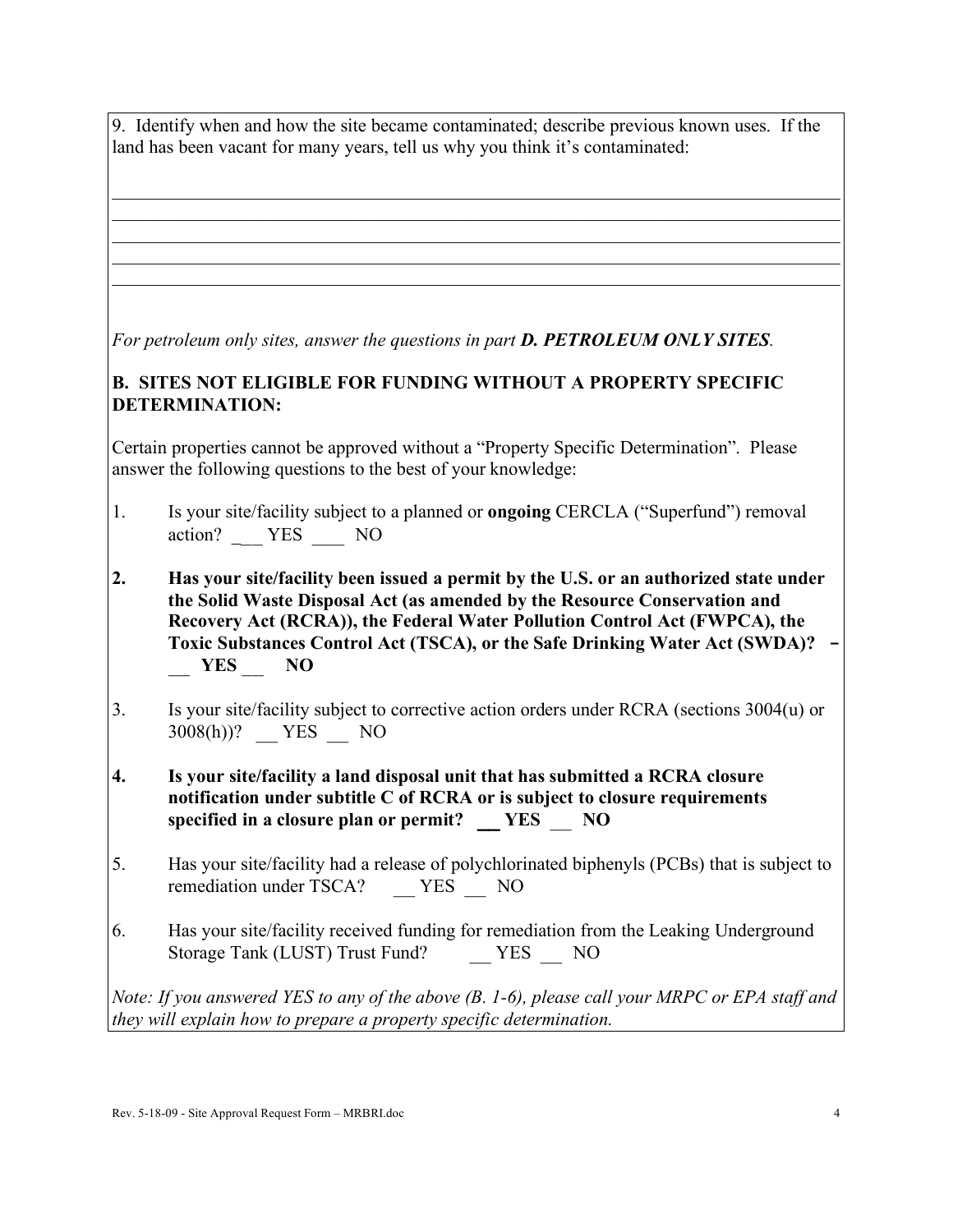### **C. SITES NOT ELIGIBLE FOR FUNDING and NOT ELIGIBLE FOR A PROPERTY SPECIFIC DETERMINATION**

Please answer the following questions to the best of your knowledge:

1. Is your facility listed (or proposed for listing) on the National Priorities List? YES NO

2. Is your facility subject to unilateral administrative orders, court orders, administrative orders on consent, or judicial consent decrees issued to or entered into by parties under CERCLA? \_\_ YES \_\_NO

3. Is your facility subject to the jurisdiction, custody, or control of the US government. (Land held in trust by the US government for an Indian tribe is eligible.) YES NO

*Note: If you answered YES to any of the above (C.1-3) your property is not eligible.*

### **D. PETROLEUM ONLY SITES**

1. Provide information regarding whether any party can be identified that is subject to either: (a) a judgment rendered in a court of law or an administrative order issued by an administrative body that would require that party to assess, investigate, or cleanup the site; or (b) a filed enforcement action brought by federal or state authorities, or is party to a citizen suit, that would, if successful, require that party to assess, investigate, or clean up the site; AND

 $\mathcal{L}_\mathcal{L} = \{ \mathcal{L}_\mathcal{L} = \{ \mathcal{L}_\mathcal{L} = \{ \mathcal{L}_\mathcal{L} = \{ \mathcal{L}_\mathcal{L} = \{ \mathcal{L}_\mathcal{L} = \{ \mathcal{L}_\mathcal{L} = \{ \mathcal{L}_\mathcal{L} = \{ \mathcal{L}_\mathcal{L} = \{ \mathcal{L}_\mathcal{L} = \{ \mathcal{L}_\mathcal{L} = \{ \mathcal{L}_\mathcal{L} = \{ \mathcal{L}_\mathcal{L} = \{ \mathcal{L}_\mathcal{L} = \{ \mathcal{L}_\mathcal{$  $\mathcal{L}_\mathcal{L} = \{ \mathcal{L}_\mathcal{L} = \{ \mathcal{L}_\mathcal{L} = \{ \mathcal{L}_\mathcal{L} = \{ \mathcal{L}_\mathcal{L} = \{ \mathcal{L}_\mathcal{L} = \{ \mathcal{L}_\mathcal{L} = \{ \mathcal{L}_\mathcal{L} = \{ \mathcal{L}_\mathcal{L} = \{ \mathcal{L}_\mathcal{L} = \{ \mathcal{L}_\mathcal{L} = \{ \mathcal{L}_\mathcal{L} = \{ \mathcal{L}_\mathcal{L} = \{ \mathcal{L}_\mathcal{L} = \{ \mathcal{L}_\mathcal{$  $\mathcal{L}_\mathcal{L} = \{ \mathcal{L}_\mathcal{L} = \{ \mathcal{L}_\mathcal{L} = \{ \mathcal{L}_\mathcal{L} = \{ \mathcal{L}_\mathcal{L} = \{ \mathcal{L}_\mathcal{L} = \{ \mathcal{L}_\mathcal{L} = \{ \mathcal{L}_\mathcal{L} = \{ \mathcal{L}_\mathcal{L} = \{ \mathcal{L}_\mathcal{L} = \{ \mathcal{L}_\mathcal{L} = \{ \mathcal{L}_\mathcal{L} = \{ \mathcal{L}_\mathcal{L} = \{ \mathcal{L}_\mathcal{L} = \{ \mathcal{L}_\mathcal{$ 

2. Provide information regarding whether the party having such legal obligations has adequate financial resources to meet the obligation.

 $\mathcal{L}_\mathcal{L} = \{ \mathcal{L}_\mathcal{L} = \{ \mathcal{L}_\mathcal{L} = \{ \mathcal{L}_\mathcal{L} = \{ \mathcal{L}_\mathcal{L} = \{ \mathcal{L}_\mathcal{L} = \{ \mathcal{L}_\mathcal{L} = \{ \mathcal{L}_\mathcal{L} = \{ \mathcal{L}_\mathcal{L} = \{ \mathcal{L}_\mathcal{L} = \{ \mathcal{L}_\mathcal{L} = \{ \mathcal{L}_\mathcal{L} = \{ \mathcal{L}_\mathcal{L} = \{ \mathcal{L}_\mathcal{L} = \{ \mathcal{L}_\mathcal{$  $\mathcal{L}_\mathcal{L} = \{ \mathcal{L}_\mathcal{L} = \{ \mathcal{L}_\mathcal{L} = \{ \mathcal{L}_\mathcal{L} = \{ \mathcal{L}_\mathcal{L} = \{ \mathcal{L}_\mathcal{L} = \{ \mathcal{L}_\mathcal{L} = \{ \mathcal{L}_\mathcal{L} = \{ \mathcal{L}_\mathcal{L} = \{ \mathcal{L}_\mathcal{L} = \{ \mathcal{L}_\mathcal{L} = \{ \mathcal{L}_\mathcal{L} = \{ \mathcal{L}_\mathcal{L} = \{ \mathcal{L}_\mathcal{L} = \{ \mathcal{L}_\mathcal{$ 

3. *All petroleum sites need a written determination by the state LUST contact consistent with guideline requirements. Talk to your project officer for assistance.*

### **E. ACCESS**

Do you have access or an access agreement for this property? YES NO

# **THIS COMPLETES THE INFORMATION REQUIRED FROM LOCAL OFFICIALS.**